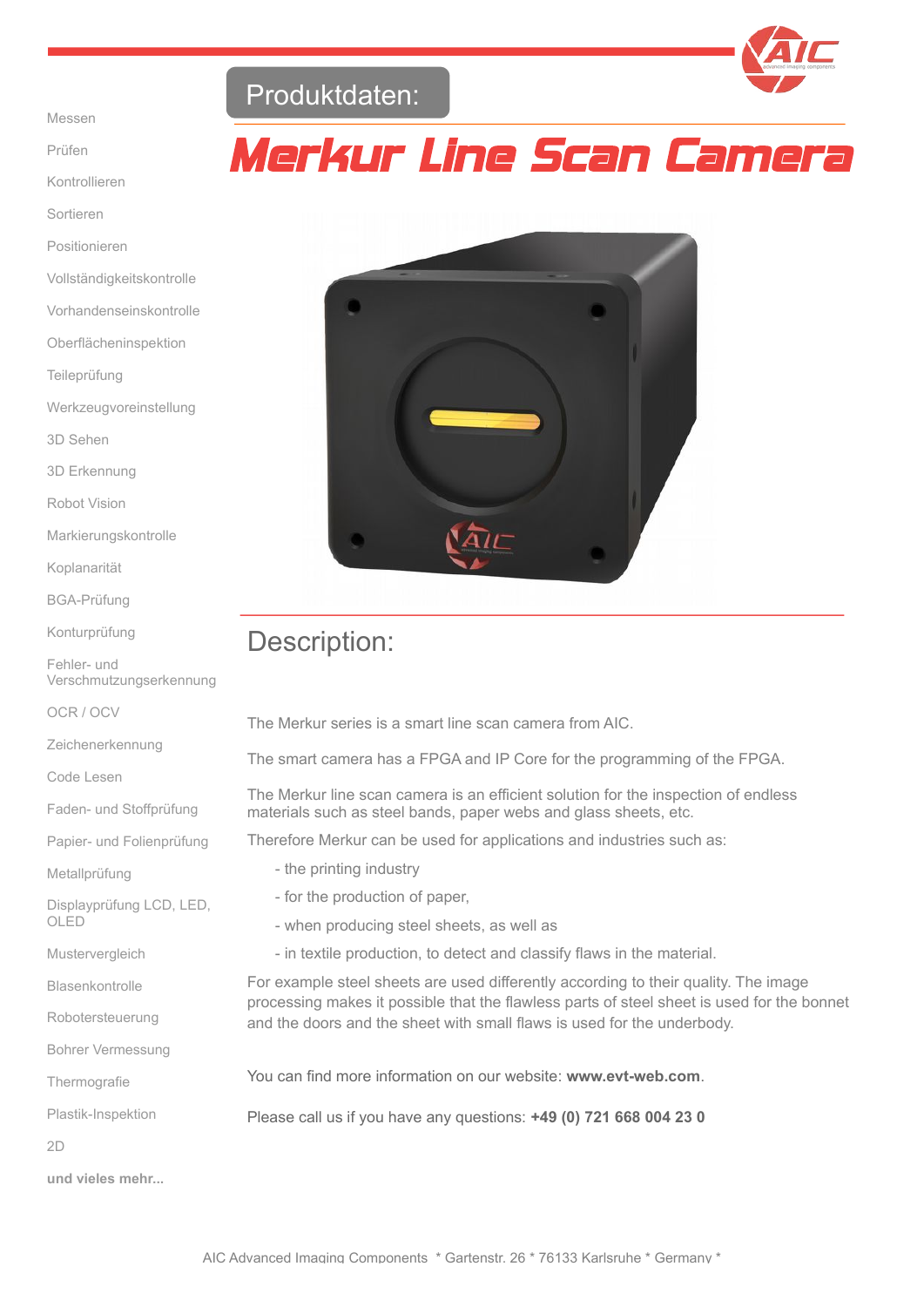

## **Technical Data**

| <b>Operating System</b> | Linux                                             |  |
|-------------------------|---------------------------------------------------|--|
| <b>Processor</b>        | Dual Core 800 MHz or 1.5. GHz optionally Myriad 2 |  |
| <b>Interface</b>        | GigE (PoE)                                        |  |
| <b>Interface Option</b> | UART, SPI, I <sup>2</sup> C                       |  |
| Digital I/Os            | 4/4 galvanically separated 24V                    |  |
|                         | 3 freely programmable 24V tolerant                |  |
| <b>SDK</b>              | C++ to receive image data & for parameterization  |  |
| Labrary                 | OpenCV, EVLib, etc.                               |  |
| <b>Option</b>           | as network camera for image transfere             |  |

| Merkur Z xxx        | <b>Resolution</b> | <b>Processor</b>                                    |
|---------------------|-------------------|-----------------------------------------------------|
| <b>MKR 1100 ZLS</b> | 2048 Pixel        | DualCore 800 MHz                                    |
| <b>MKR 1101 ZLS</b> | 2048 Pixel        | DualCore 800 MHz & Myriad 2 Deep Learning Processor |
| <b>MKR 1200 ZLS</b> | 4096 Pixel        | DualCore 800 MHz                                    |
| <b>MKR 1201 ZLS</b> | 4096 Pixel        | DualCore 800 MHz & Myriad 2 Deep Learning Processor |
| <b>MKR 1300 ZLS</b> | 2x2048 Pixel      | DualCore 800 MHz                                    |
| <b>MKR 1301 ZLS</b> | 2x2048 Pixel      | DualCore 800 MHz & Myriad 2 Deep Learning Processor |
| <b>MKR 2100 ZLS</b> | 2048 Pixel        | DualCore 1.5 GHz                                    |
| <b>MKR 2101 ZLS</b> | 2048 Pixel        | DualCore 1.5 GHz & Myriad 2 Deep Learning Processor |
| <b>MKR 2200 ZLS</b> | 4096 Pixel        | DualCore 1.5 GHz                                    |
| <b>MKR 2201 ZLS</b> | 4096 Pixel        | DualCore 1.5 GHz & Myriad 2 Deep Learning Processor |
| <b>MKR 2300 ZLS</b> | 2x2048 Pixel      | DualCore 1.5 GHz                                    |
| <b>MKR 2301 ZLS</b> | 2x2048 Pixel      | DualCore 1.5 GHz & Myriad 2 Deep Learning Processor |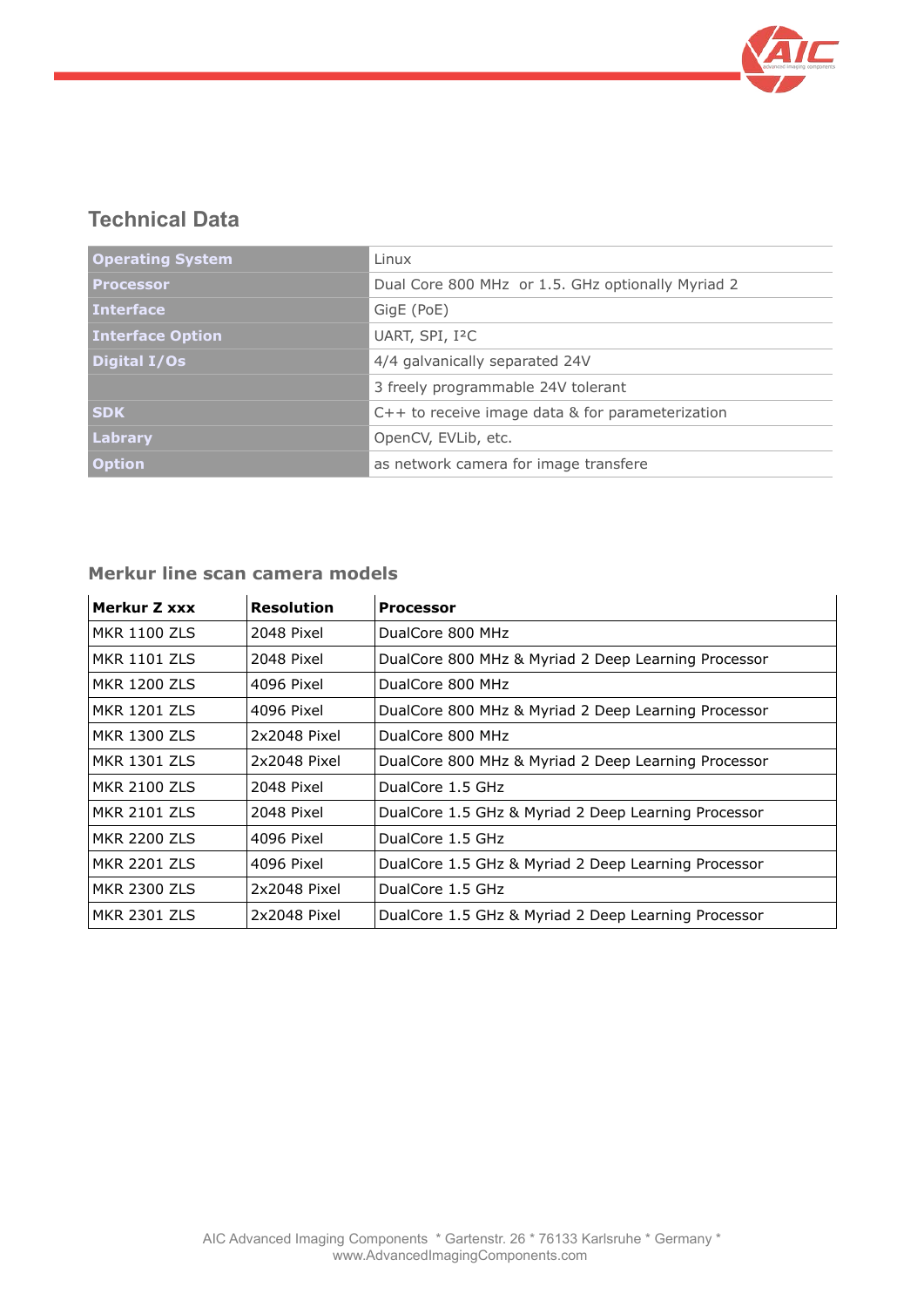

### **Pin assignment M12 / 5-pin connector**



| <b>Pin</b> | <b>Cable assignment</b> | <b>Signal</b> |
|------------|-------------------------|---------------|
|            | <b>Brown</b>            | $IN+$         |
|            | White                   | GPIO          |
| 3          | <b>Blue</b>             | <b>GND</b>    |
| 4          | <b>Black</b>            | GPIO          |
|            | Green / Yellow          | <b>GPIO</b>   |